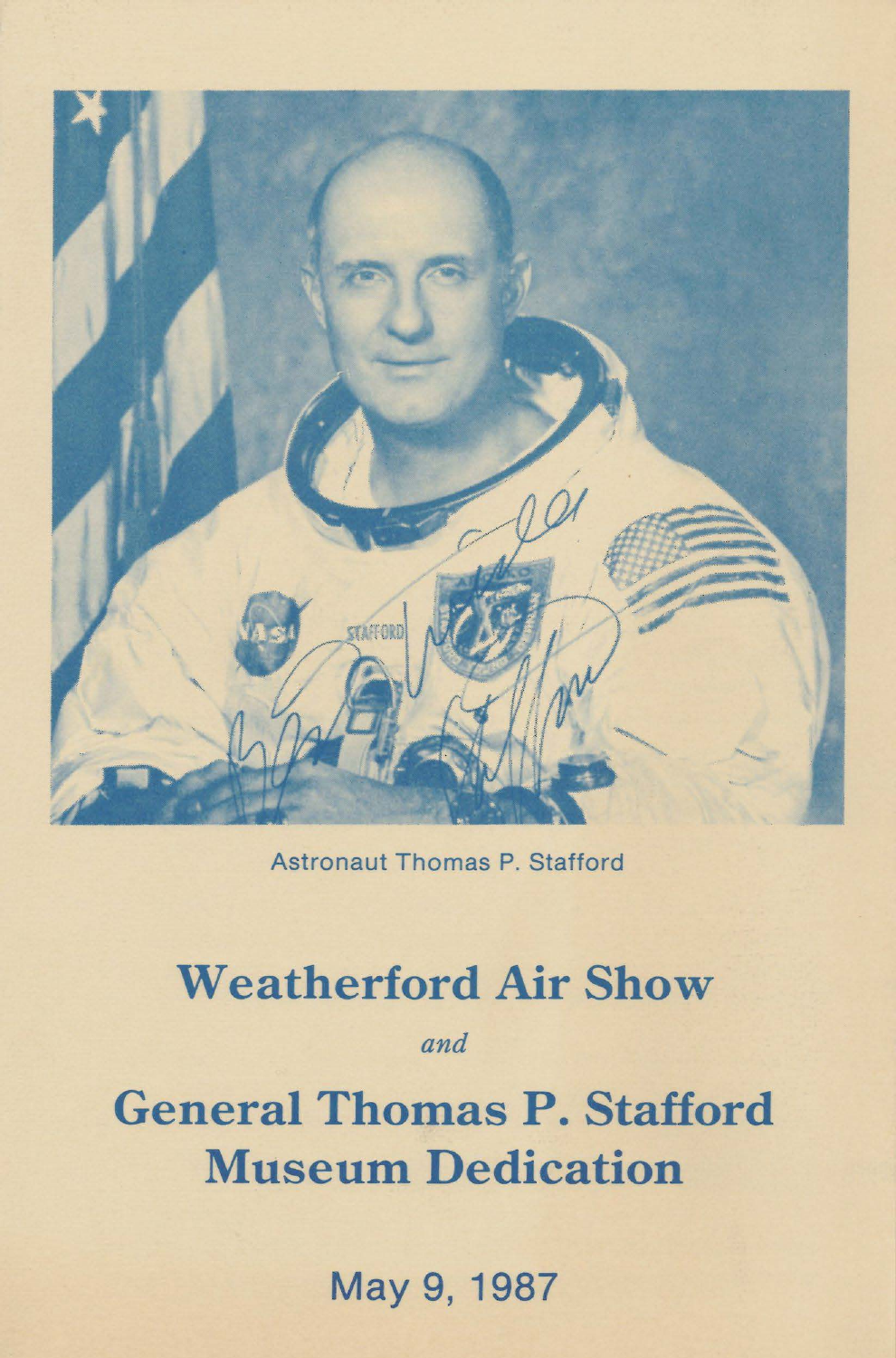## **Biography Of GENERAL THOMAS P. STAFFORD**

Thomas P. Stafford was born on September 17, 1930, in Weatherford, Oklahoma, and graduated in 1948 from Weatherford High School. He was graduated with honors from the United States Naval Academy, Annapolis, Maryland, in 1952.

In December 1965, General Stafford took his first flight into space as the pilot of Gemini y1. This marked the first time two manned maneuverable spacecraft had rendezvoused to within one foot of each other. The following June, the Weatherford astronaut was back in space again  $-$  this time as command pilot of Gemini IX. During this mission he performed three different types of rendezvous.

For his third mission, in May 1969, General Stafford was commander of Apollo X, the first flight of the lunar module to the moon for planning analysis and software development. He also performed the first rendezvous of the lunar module and the mother ship, as well as the entire lunar landing sequence with the lunar module - except for the actual moon landing. General Stafford was cited in the Guiness Book of World Records for the highest speed ever attained by man, which occurred during reentry of Apollo X. The spacecraft attained a speed of 28,547 statute miles per hour, setting the world's all-time speed record.

In July 1975, General Stafford logged his fourth space flight as Apollo commander of the Apollo-Soyuz Test Project (ASTP) mission. This was a joint space flight culminating in the historic first meeting in space between American astronauts and Soviet cosmonauts.

In November 1975, the general assumed command of Edwards Flight Test Center at Edwards Air Force Base, California. He has logged 507 hours and 43 minutes in space flight and wears the Air Force Command Pilot Astronaut Wings. He has flown more than 110 different types of aircraft while logging in excess of 7,100 flying hours.

General Stafford retired on November 1, 1979, bringing to a close 27 years of active military service.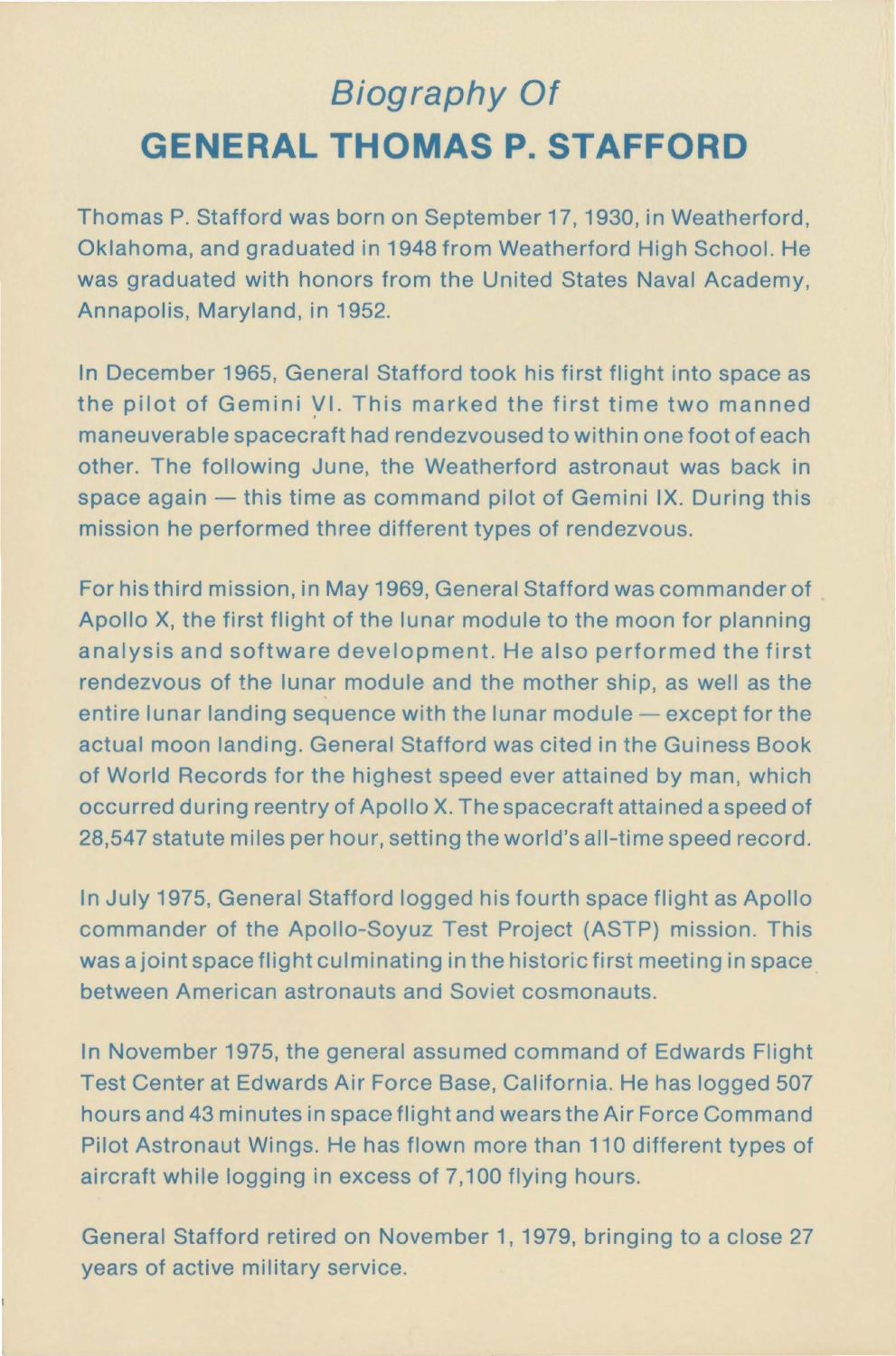### **Welcome To The Weatherford Air Show**

#### **Schedule of Events**

10:00 a.m. 10:05 a.m. 10:45 a.m. 12:45 p.m. 1:25  $p.m.$ 1 :35 p.m. 2:00 p.m. 2:25 p.m. 2:35 p.m. 3:00 p.m. 3:30 p.m. 4:00 p.m. 5:00 p.m. ALL DAY Show Officially Begins Civil Air Patrol Flag Raising Ceremony Arrival and Fly-By of the "Old War Birds" Landing and Set-Up for Display of "Old War Birds" Rocket Demonstration Radio Control Cars Demonstration Airplane Rides Sky Divers Food Booths Open Airport Closed to Air Traffic Till 4:00 P.M. Aerobatic Show Air Force Fly-By Sky Divers Aerobatic Show Air Force Fly-By Stafford Museum Dedication - Terminal Building Aerobatic Show Departure and Fly-By of "Old War Birds" Airport Opens for Aircraft to Depart Airplane Rides Show Officially Closes Flight Simulator Program on Computer Video of General Stafford Space Missions

#### **AIRPLANE, HELICOPTER, AND AEROBATIC RIDES**

*All Events And Times Are Subject To Change*